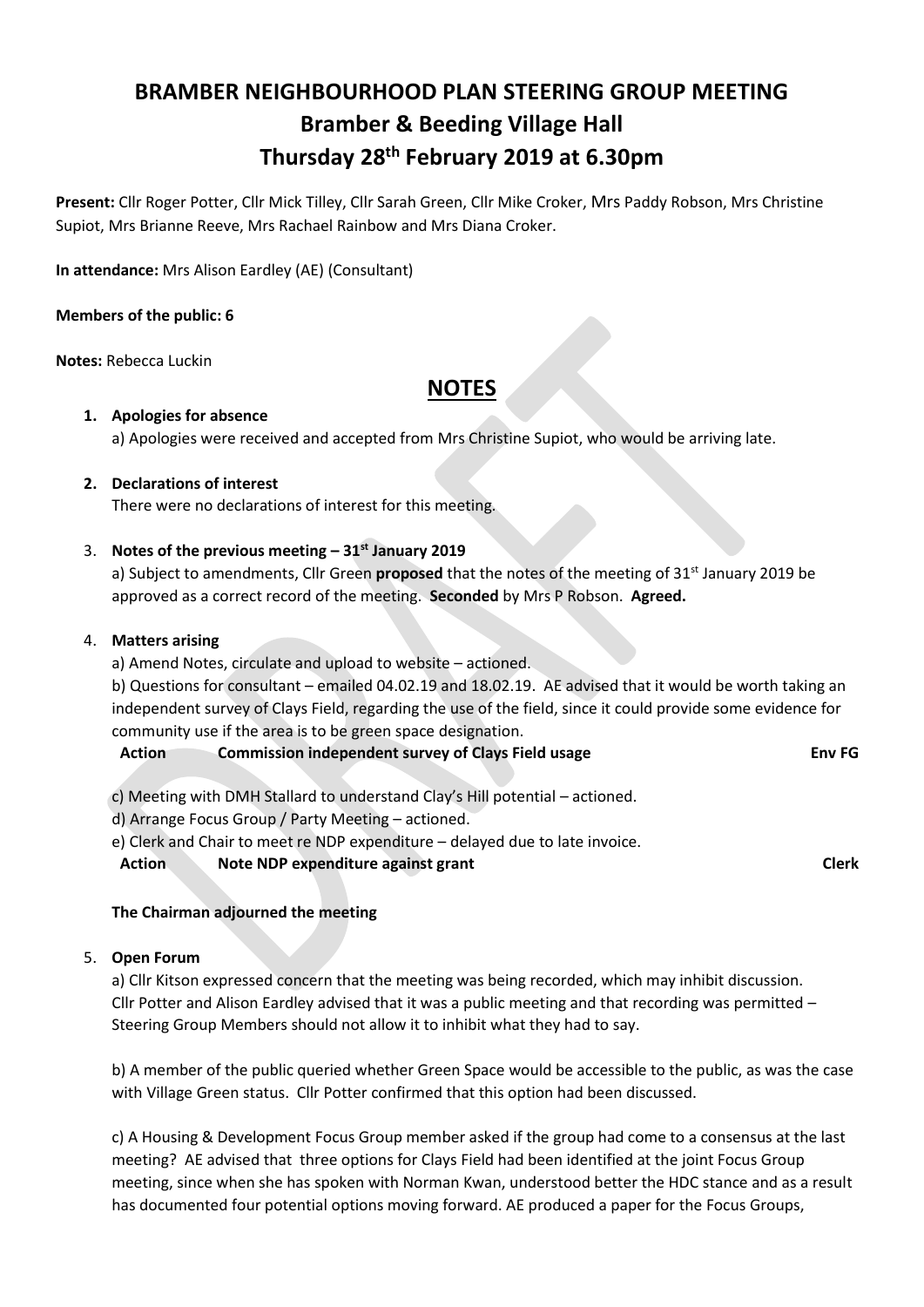summarising the implications and options. The options are attached to these minutes and we await confirmation from Horsham regarding their review of the Local Plan and the implications. **Christine Supiot arrived 6.45pm**

## **The Chairman reconvened the meeting**

## **6. Chairman's announcements**

a) Upper Beeding Neighbourhood Plan Regulation 16 Consultation in progress.

## 7. **Publicity / Community Engagement**

a) Annual Parish Meeting  $-20<sup>th</sup>$  March 2019, St Mary's House. Cllr Potter will provide the display boards that were used previously.

b) Beeding & Bramber Village Hall Showcasing event - 6<sup>th</sup> April 2019. As above.

## 8. **Focus Group updates, policies and proposals**

a) Housing & Development – Cllr Potter displayed each option, including identified pros and cons - attached to these notes as **appendix one**.

## Option one – Allocate the entire site as Local Green Space

i) A member of the Housing & Development Steering Group provided a copy of his report – *Grounds for not including Clays Field in the Neighbourhood Plan* (attached as **Appendix two to these notes**)

The option was fully discussed:

ii) Cllr Tilley reported that the Environment Group were of the opinion that it would be advantageous to designate the entire field as Green Space. AE advised that the examiner could increase the housing number on sites – in Warnham an Examiner has changed 'approx. 50' to 'a minimum of 50. If the basic need for housing was not being met, it could be increased, and Clays Field may be re-assessed within the Local Plan Review.

iii) AE reminded the Steering Group that the plan would go through two rounds of local consultation, all comments received will be considered. The Examiner would correspond with the Steering Group and the landowner, and there have been instances of examiners designating private land as green space.

iv) Mrs P Robson, Housing & Development Focus Group was of the opinion that the Steering Group should not consider this option at this stage, if they agreed to option one any discussion with the landowner would be jeopardised and they could be judged by future generations for missing an opportunity to save 75% of the field as green space.

v) Cllr Potter reminded the Steering Group that the NPPF states that Green Space designation should never be used to block potential sustainable local development.

vi) Steering Group members noted that the space had been identified for Green Space designation by SWAB, prior to the owner putting it forward as a site.

## Option two – Allocate the site as set out in the landowner's proposal - 25% development and 75% safeguarded a Local Green Space

The option was fully discussed, in terms of archaeology, access, estimated traffic movements, density of potential development etc.

i) AE – explained the process and the risks of this option – the Examiner can remove policies or make changes to the plan. AE advised that the Steering Group could decide not to allocate, and instead focus on Design Codes for the future, however without allocations the Examiner may raise a concern.

ii) A member of the Housing & Development Focus Group circulated a diagram, with measurements that highlighted the narrowness of the lane, where access is proposed.

Option three – Allocate the site but for smaller proportion of housing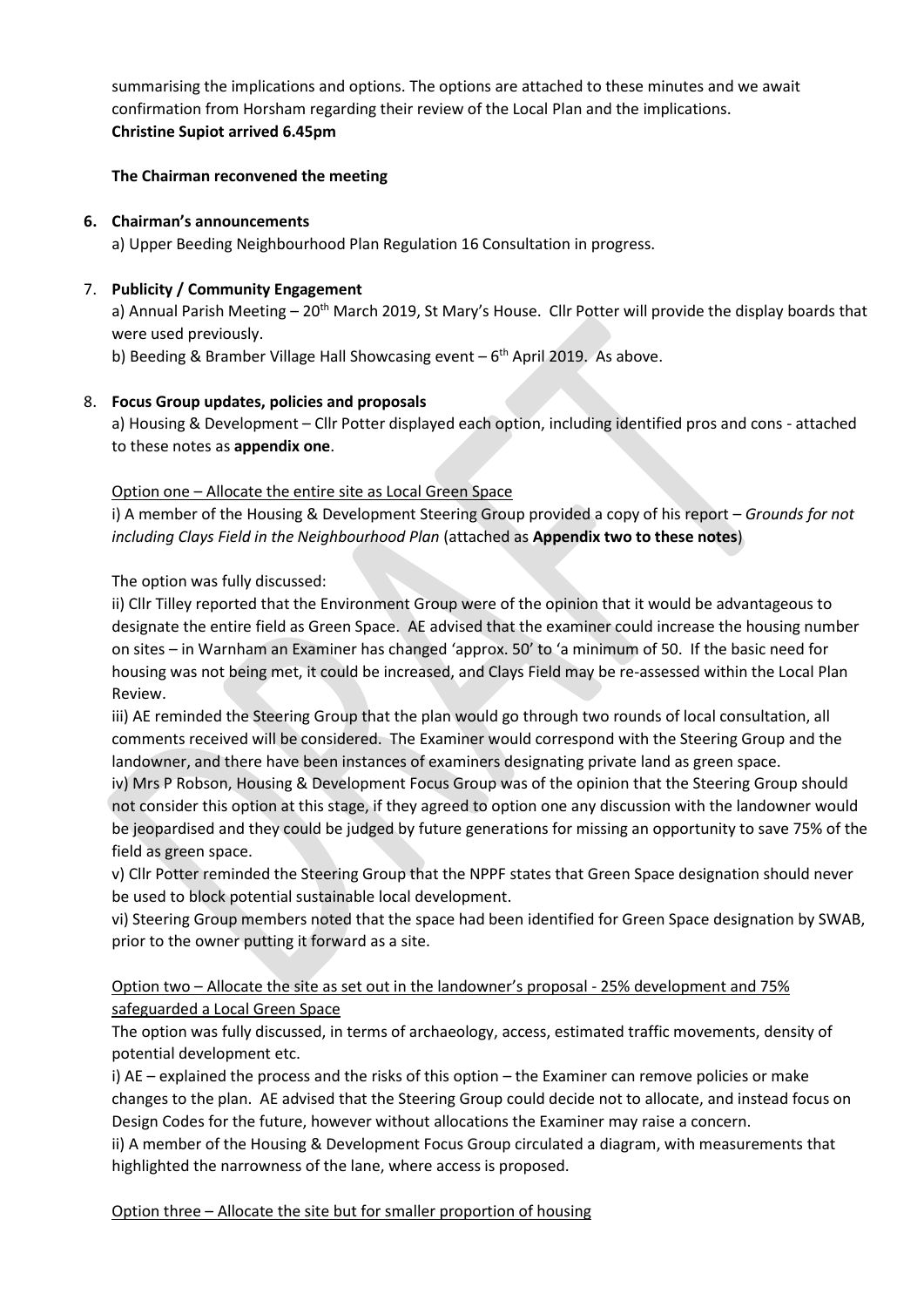The option was discussed fully in terms of viability, sustainability etc. AE advised that Technical Support could be requested from Locality when considering this option, if the Examiner is of the opinion that a sustainable, viable scheme, has been identified, it could be an advantage to have such technical and design evidence/wishes in place.

Option four – Deliver the NP without allocations and commit either to an early review or to look at sites with HDC as part of the review – dependant on HDC 'offer'

i) Steering Group Members were generally of the opinion that this could be a risky option, due to the potential for HDC to change their policies. HDC would be leading the way, and the Steering Group could lose some influence regarding future plans for the site. Drafting Design Codes would be useful work for this or for any future site.

b) Committee Members to discuss and consider the findings of the Housing & Development Focus Group, regarding a potential development site put forward (Clay's Field), and to agree recommendations to Full Council.Cllr Green **proposed** that the Steering Group should consider, with the assistance of Locality, where they could apply design codes, which could be used for any sites, and that they open a discussion with the owner, regarding a more sustainable housing number for Option 3. **Seconded** by Cllr Tilley. **Unanimously agreed.** 

| <b>Action</b> | <b>Request help from Locality re Design Codes</b>               | <b>Clerk</b> |
|---------------|-----------------------------------------------------------------|--------------|
| <b>Action</b> | <b>Check timescales with Locality</b>                           | <b>Clerk</b> |
| <b>Action</b> | Focus Groups to work with AE regarding the approach to Locality | FG's / AE    |

## **The Steering Group agreed that the remainder of the meeting should be deferred due to lack of time.**

- c) Environment & Countryside
- d) Tourism, Commerce & Heritage
- e) Transport (Highways & PROWs)

#### 9. **Community Facilities Policy**

#### 10. **Neighbourhood Plan Finance**

- a) Finance update Income £9,000, Expenditure £2,649.96 (+VAT), Balance £6,350.04.
- b) Grant expenditure date extended to 31.03.19 confirmed.

## 11. **Call for Sites / Site Assessment update**

- a) Progress update
- b) Agree next actions

#### **12. Plan Programme**

#### **13. Correspondence**

a) 01.02.19 – SDNPA – South Downs Local Plan Examination – public consultation to 28<sup>th</sup> March 2019.

#### **14. Items for the next agenda**

**15. Date of next meeting – TBA**

## **The Chairman closed the meeting at 9.47pm**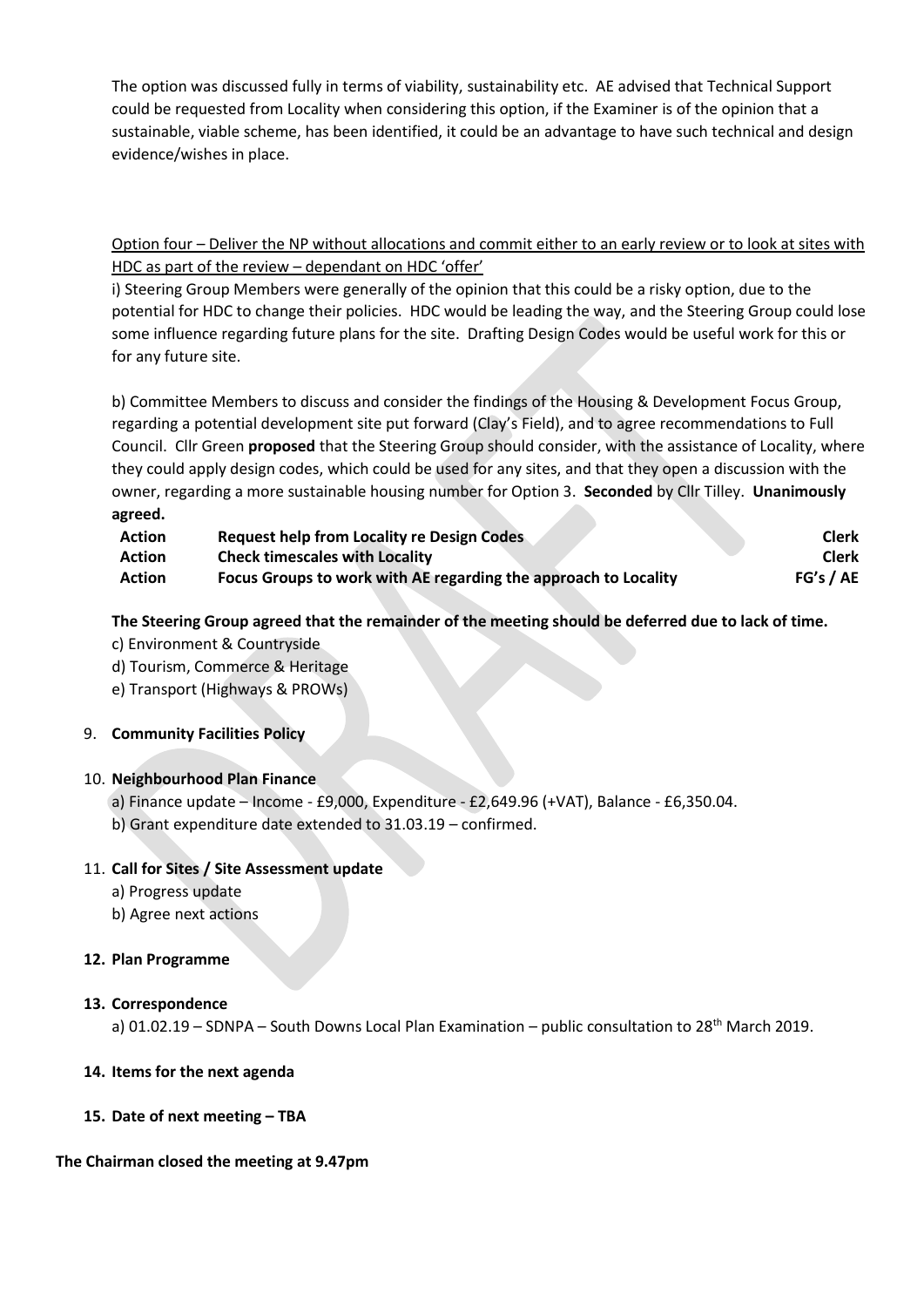## **Signed: Date: Chairman**

#### **Appendix one:**

See Powerpoint presentation 28.02.19

#### **Appendix two:**

*Grounds for not including Clays Field in the Neighbourhood Plan.*

#### *Background*

*"The rural parish of Bramber will have retained its own recognisable character, distinct from nearby settlements, with the quality of the landscape spaces within and surrounding it continuing to define its identity" …Vision for Bramber*

*"rebalance the existing housing stock by building new, 2 bedroom homes*

*Recommend that new housing be of 2 bedrooms or less" …Bramber HNA*

*"12 dwellings not viable""If the PC does not offer enough housing we will wait for the HDC review and re-submit as a small development"…..comments made by Stallards rep at meeting on Nov 14th .*

*Policy statements from HDC that could support non-inclusion of Clays Field*

#### *Environmental Protection - Policy 24*

*The air quality in Horsham District is a particular concern, and can lead to a number of heath problems, including respiratory infections. When air quality falls below certain thresholds, Council's must declare Air Quality Management Areas (AQMA's)and prepare Air Quality Action Plans to address the air quality issues in these areas.Two areas have been declared in the District, in Storrington and Cowfold.*

*9.13 The most common source of air pollution in Horsham District is from vehicle emissions. Due to the existing areas of poor air quality and the potential for traffic increases arising from new development the Council has taken the decision to declare the whole District an 'Emission Reduction Area'. This means all developments in Horsham district must make reasonable endeavours to minimise emissions, and where necessary, offset the impact of that development on the environment..*

#### *District Character and the Natural Environment - Policy 25*

*Neighbourhood Plans and other development proposals will need to demonstrate that proposals conserve and enhance the character of the district as identified in documents such as the Horsham District Landscape Character Assessment 2003, and that development is located in areas with the greatest landscape capacity to accommodate development, as indicated in the Landscape Capacity Assessment 2014. Where appropriate, local greenspace designations may also have a role in conserving and enhancing the character of the district, where it can be demonstrated that they are special to the local community.*

*Neighbourhood Plans and development proposals will also be required to demonstrate that existing biodiversity is protected and enhanced,*

#### *Countryside Protection - Policy 26*

*The Council is seeking to identify the most valued parts of the district for protection, as well as maintain and enhance this natural beauty and the amenity of the district's countryside. It is considered important that the unique characteristics of the district's landscapes are retained and where practicable, enhanced.*

#### *Settlement Coalescence - Policy 27*

*There is a need to retain the network of rural settlements and their separate identities, and it is important to contain the rural settlements and retain the sense of leaving one place and arriving at another.There are places where further development in the gap between settlements would result in the areas joining and losing their own individual sense of place.*